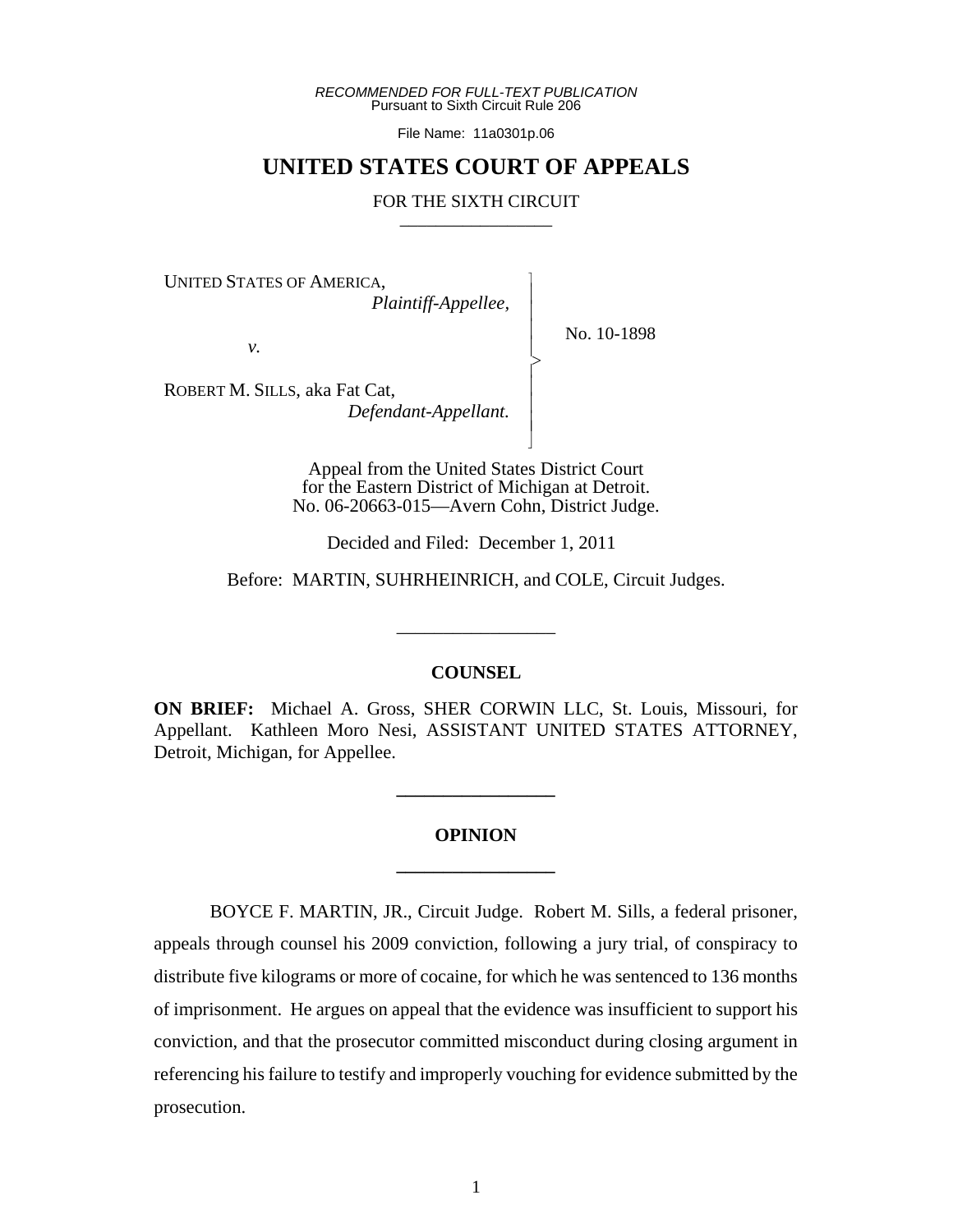Sills was charged with being a member of the "Black Mafia Family," a nationwide drug conspiracy headquartered in Detroit. The evidence at trial included testimony from four co-defendants who had entered guilty pleas and agreed to testify in hopes of receiving lighter sentences. These witnesses testified that they had driven vehicles with secret compartments filled with cocaine to St. Louis on numerous occasions. The witnesses would turn the vehicles over to Sills, who would remove the cocaine, fill the secret compartments with cash, and return the vehicles to the witnesses. In support of this testimony, the government also introduced a ledger seized from one of the drug houses purporting to show a nickname by which Sills was known in the conspiracy appearing in several places, next to numbers indicating drug quantities and money. The government also introduced recordings of telephone calls between the conspirators mentioning the nickname by which Sills was known.

In reviewing a claim of insufficient evidence, we review the evidence in the light most favorable to the prosecution, and determine whether "*any* rational trier of fact could have found the essential elements of the crime beyond a reasonable doubt." *Jackson v. Virginia*, 443 U.S. 307, 319 (1979) (citing *Johnson v. Louisiana*, 406 U.S. 356, 362 (1972)). Sills argues that the evidence showed only that he purchased drugs from members of the conspiracy on numerous occasions, and not that he joined the conspiracy. While he acknowledges that case law from this circuit holds that a conspiracy can be inferred from repeated purchases of large quantities of drugs, *see United States v. Caver*, 470 F.3d 220, 233 (6th Cir. 2006), and that it can be assumed that participants understand that they are participating in a joint enterprise because their success is dependent on the success of those from whom they buy drugs, *see United States v. Spearman*, 186 F.3d 743, 746 (6th Cir. 1999), Sills argues that other circuits require more than a showing that the buyer intends to resell the drugs to establish that he has joined a seller's conspiracy. Sills cites *United States v. Hawkins*, 547 F.3d 66 (2d Cir. 2008), but that case found a conspiracy had been proven based on the ongoing relationship and trust between the buyer and seller. *Id.* at 75-76. In this case, the evidence showed that Sills had an ongoing relationship with the members of the conspiracy over several years, and that the members trusted Sills enough to turn over the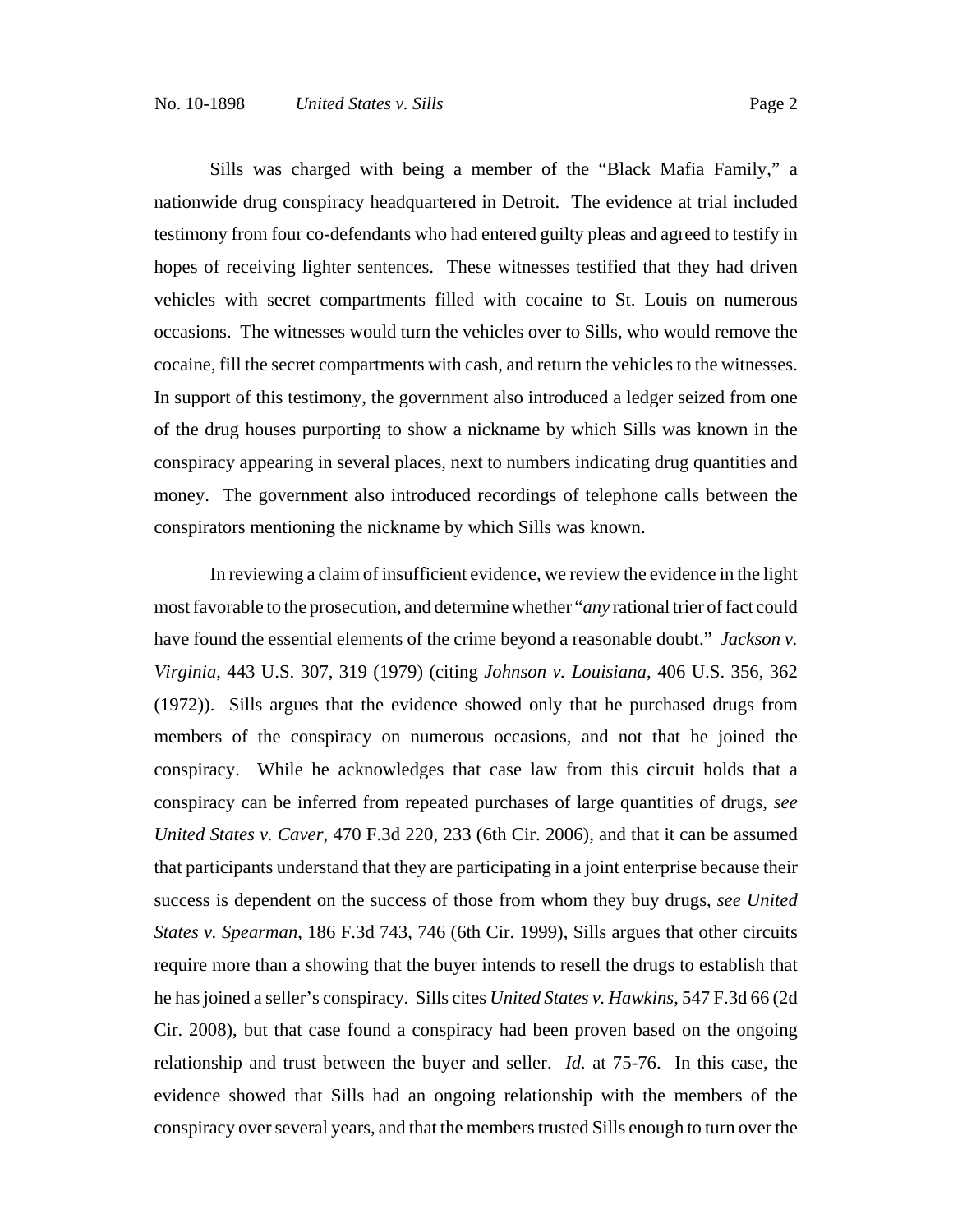vehicles to him and instruct him how to open the secret compartments containing the drugs. Therefore, we find the argument of insufficient evidence without merit.

During defense counsel's closing argument, counsel argued that the jury could not rely on the ledger to corroborate the testimony that Sills bought drugs from the conspiracy on numerous occasions because the person who wrote the ledger did not testify. The prosecutor responded to this argument during closing as follows:

And I'm so glad that Mr. Richards brought up the point that you haven't heard from this person who wrote these ledgers and all of that. You heard that there were over 66 people indicted in this district alone. You heard from Agent Harvey that there were 16 people indicted in Atlanta and that there were prosecutions in other districts in this country.

And just like Mr. Sills exercised his right to remain silent--and you are by no means to judge him on that or read anything to that, you just look at the evidence that has been presented by the government and hold nothing against him for that--others are entitled to that same thing.

Sills argues that this argument was both an improper comment on his failure to testify and improper vouching for the ledger evidence. Defense counsel did not object to the prosecutor's argument, so it can be reviewed only for plain error. *See United States v. Emuegbunam*, 268 F.3d 377, 406 (6th Cir. 2001). We will reverse a conviction based on plain error only in exceptional circumstances that seriously affect the fairness of the trial. *Id.*

Allegations of prosecutorial misconduct, including comments on a defendant's failure to testify and improper vouching, are reviewed to determine whether the remarks were improper, and, if so, whether they were flagrant. *United States v. Galloway*, 316 F.3d 624, 632-33 (6th Cir. 2003). Here, the prosecutor commented on the defendant's failure to testify, but not in a way that would encourage the jury to infer guilt. Rather, the comment closely mirrors the instruction given to the jury by the judge. Therefore, even if it was improper, it was not flagrant. Similarly, the prosecutor's explanation for the lack of testimony by the author of the ledger, implying that he may have invoked his Fifth Amendment rights, while arguably vouching for the materiality of the evidence, was not a flagrant misleading of the jury. Given the strength of the